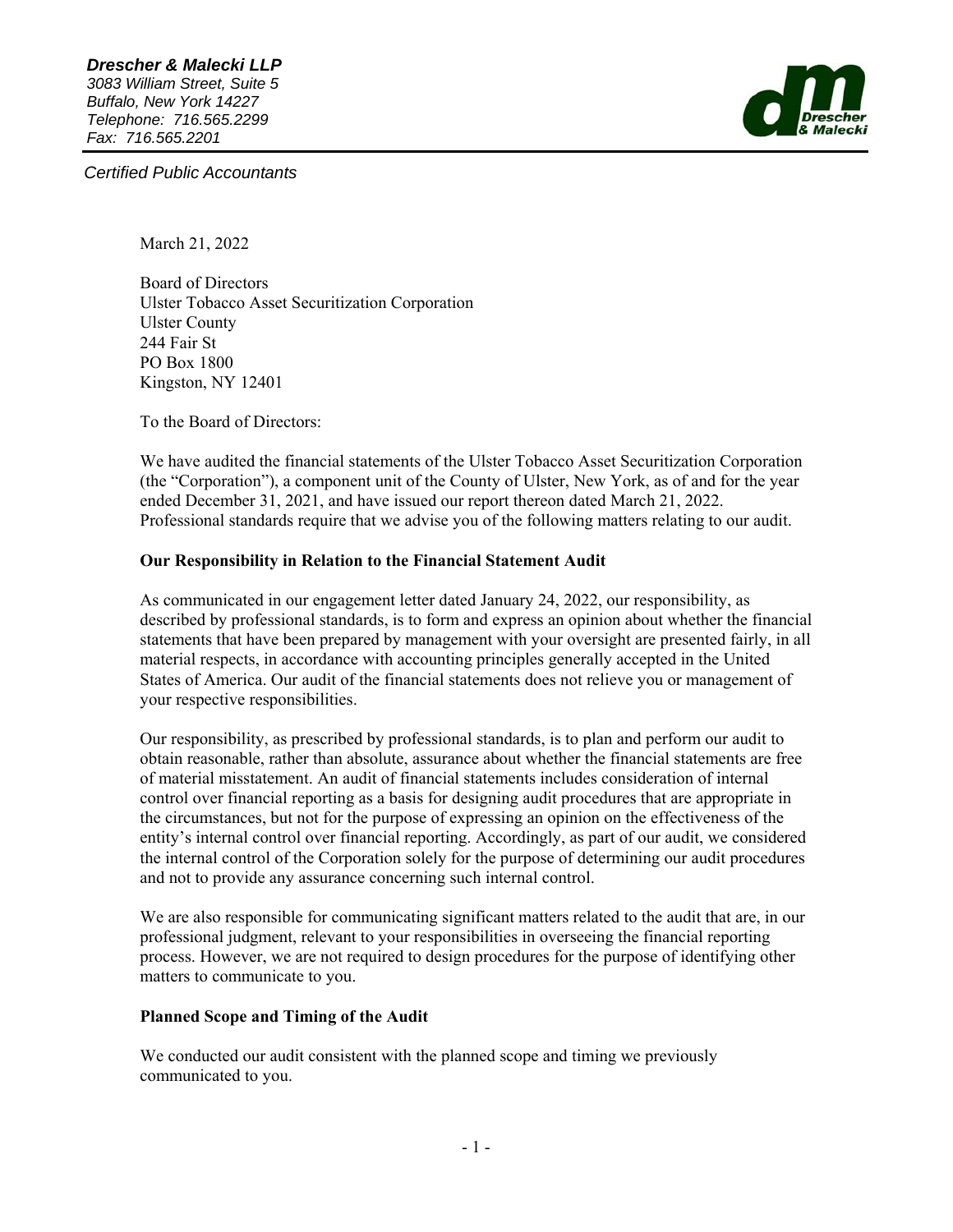#### **Compliance with All Ethics Requirements Regarding Independence**

The engagement team, others in our firm, as appropriate, and our firm, have complied with all relevant ethical requirements regarding independence.

#### **Qualitative Aspects of the Entity's Significant Accounting Practices**

#### *Significant Accounting Policies*

Management has the responsibility to select and use appropriate accounting policies. A summary of the significant accounting policies adopted by the Corporation is included in Note 2 to the financial statements. Except for the matters discussed below, there have been no initial selection of accounting policies and no changes in significant accounting policies or their application during the year ended December 31, 2021. Additionally, the Corporation has elected to report one governmental fund, the Debt Service Fund, to account for the accumulation of resources that are restricted for the payment of principal and interest on long-term obligations of governmental funds and the administration of such resources.

During the year ended December 31, 2021, the Corporation implemented GASB Statements No. 89, *Accounting for Interest Cost Incurred before the End of a Construction Period*; No. 91, *Conduit Debt Obligations*; No. 92, *Omnibus 2020*; No. 93, *Replacement of Interbank Offered Rates*, and No. 97, *Certain Component Unit Criteria, and Accounting and Financial Reporting for Internal Revenue Code Section 457 Deferred Compensation Plans—an amendment of GASB Statements No. 14 and No. 84, and a suppression of GASB Statement No. 32* and No. 98, *The Annual Comprehensive Financial Report*. GASB Statement No. 89 enhances the relevance and comparability of information about capital assets and the cost of borrowing for a reporting period and to simplify accounting for certain interest costs. GASB Statement No. 91 provides a single method of reporting conduit debt obligations by issuers and eliminates diversity in practice associated with (1) commitments extended by issuers, (2) arrangements associated with conduit debt obligations, and (3) related note disclosures. GASB Statement No. 92 enhances comparability in accounting and financial reporting and improves the consistency of authoritative literature by addressing practice issues that have been identified during implementation and application of certain GASB Statements. GASB Statement No. 93 addresses those and other accounting and financial reporting implications that result from the replacement of an interbank offered rate ("IBOR"). GASB Statement No. 97 increases the consistency and comparability related to the reporting of fiduciary units, mitigates costs associated with the reporting of certain defined contribution plans and enhances the relevance, consistency and comparability of the accounting and reporting for Internal Revenue Code Section 457 deferred compensation plans. GASB Statement No. 98 establishes the term annual comprehensive financial report and its acronym ACFR, which replaces the acronym for comprehensive annual financial report. The implementation of GASB Statements No. 89, 91, 92, 93, 97 and 98 did not have a material impact on the Corporation's financial position or results from operations.

No matters have come to our attention that would require us, under professional standards, to inform you about (1) the methods used to account for significant unusual transactions and (2) the effect of significant accounting policies in controversial or emerging areas for which there is a lack of authoritative guidance or consensus.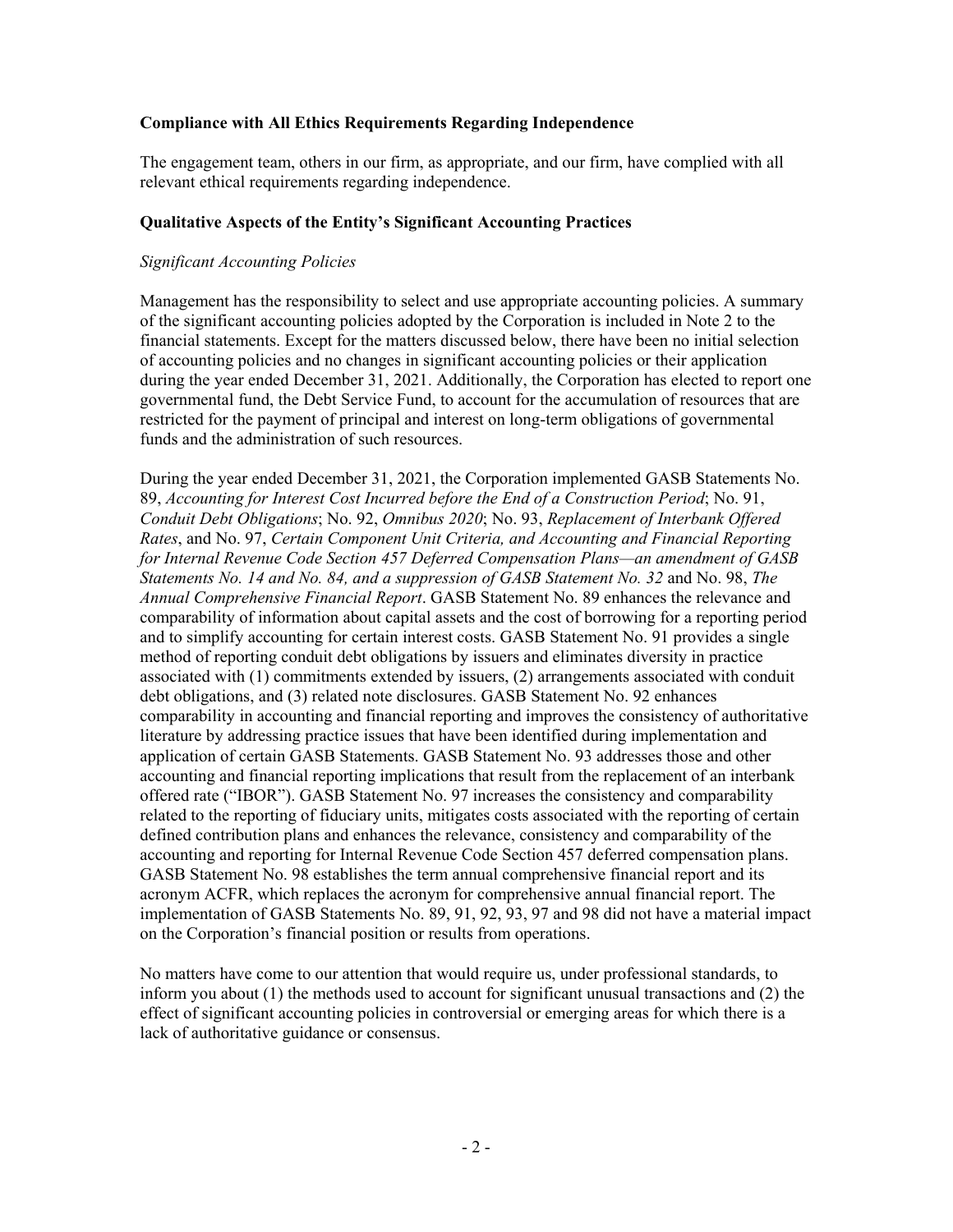#### *Significant Accounting Estimates*

Accounting estimates are an integral part of the financial statements prepared by management and are based on management's current judgments. Those judgments are normally based on knowledge and experience about past and current events and assumptions about future events. Certain accounting estimates are particularly sensitive because of their significance to the financial statements and because of the possibility that future events affecting them may differ markedly from management's current judgments.

The most sensitive estimates affecting the financial statements for the year ended December 31, 2021 were the recognition of tobacco settlement revenues as a receivable within governmental activities and the Subordinate Turbo CABs outstanding and related accreted interest.

Management's estimate of the recognition of tobacco settlement revenues is based on a combination of recent trends and historical data of tobacco settlement revenue received by the Corporation. Management's estimate of Subordinate Turbo CABs outstanding and related interest is based on previous years' activity and work of a third party specialist. We evaluated the key factors and assumptions used to develop these estimates and determined that they are reasonable in relation to the basic financial statements taken as a whole and in relation to the applicable opinion units.

#### *Financial Statement Disclosures*

Certain financial statement disclosures involve significant judgment and are particularly sensitive because of their significance to financial statement users. The most sensitive disclosures affecting the Corporation's financial statements relate to long-term debt and related party transactions as described in Notes 5 and 7 to the financial statements.

#### **Significant Unusual Transactions**

For purposes of this communication, professional standards require us to communicate to you significant unusual transactions identified during our audit. We encountered no significant unusual transactions throughout our audit.

#### **Significant Difficulties Encountered during the Audit**

We encountered no significant difficulties in dealing with management relating to the performance of the audit.

#### **Uncorrected and Corrected Misstatements**

For purposes of this communication, professional standards require us to accumulate all known and likely misstatements identified during the audit, other than those that we believe are trivial, and communicate them to the appropriate level of management. Further, professional standards require us to also communicate the effect of uncorrected misstatements related to prior periods on the relevant classes of transactions, account balances or disclosures, and the financial statements as a whole and each applicable opinion unit. Management has corrected all identified material misstatements.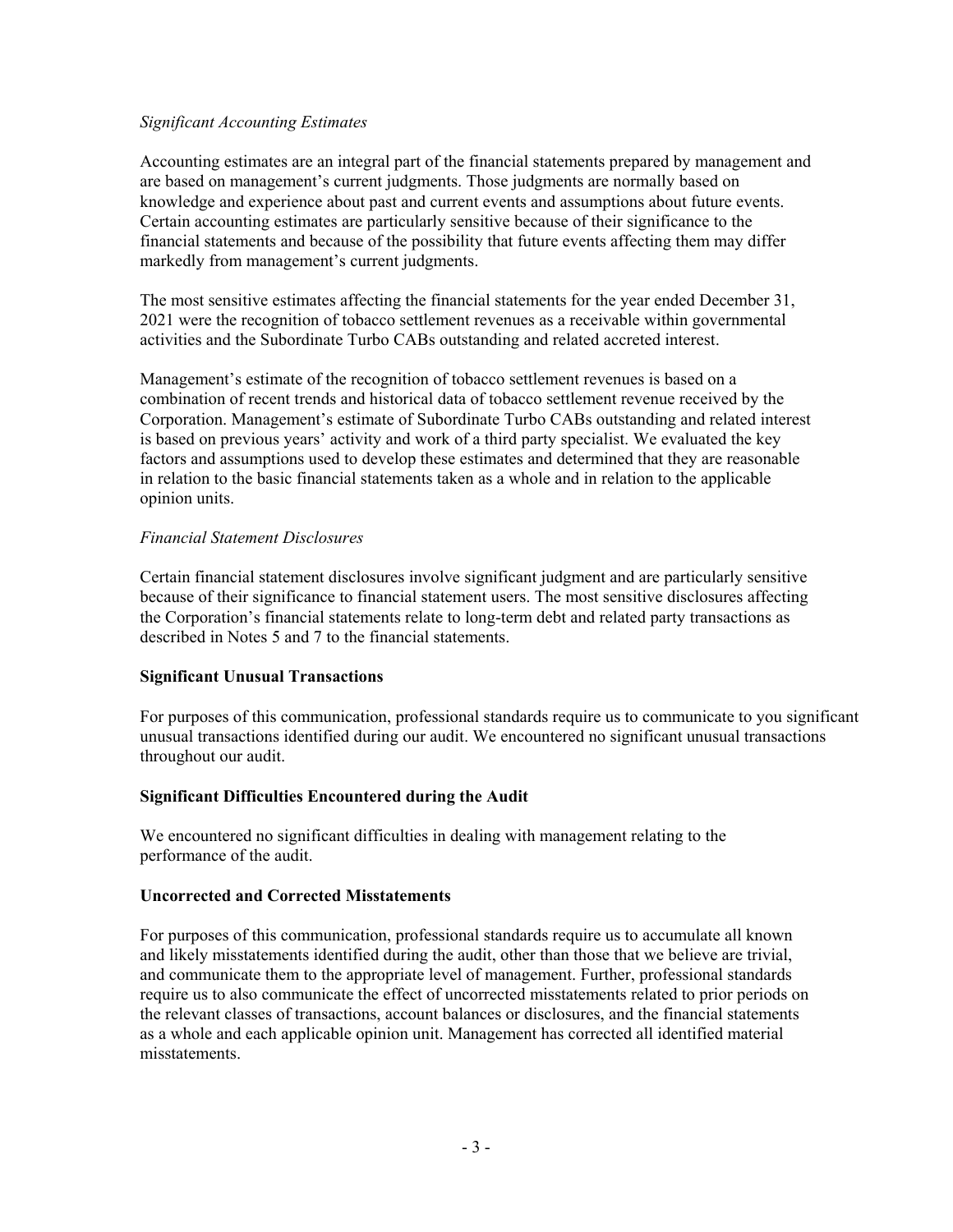In addition, professional standards require us to communicate to you all material, corrected misstatements that were brought to the attention of management as a result of our audit procedures. No misstatements were identified by us as a result of our audit procedures that were considered material, either individually or in the aggregate, to the financial statements taken as a whole.

#### **Disagreements with Management**

For purposes of this letter, professional standards define a disagreement with management as a matter, whether or not resolved to our satisfaction, concerning a financial accounting, reporting, or auditing matter, which could be significant to the Corporation's financial statements or the auditor's report. No such disagreements arose during the course of the audit.

## **Representations Requested from Management**

We have requested certain written representations from management, which are included in the attached letter dated March 21, 2022.

## **Management's Consultations with Other Accountants**

In some cases, management may decide to consult with other accountants about auditing and accounting matters. Management informed us that, and to our knowledge, there were no consultations with other accountants regarding auditing and accounting matters.

### **Other Significant Matters, Findings, or Issues**

In the normal course of our professional association with the Corporation, we generally discuss a variety of matters, including the application of accounting principles and auditing standards, operating and regulatory conditions affecting the entity, and operational plans and strategies that may affect the risks of material misstatement. None of the matters discussed resulted in a condition to our retention as the Corporation's auditors.

This report is intended solely for the information and use of the Corporation's Board and management of the Corporation and is not intended to be and should not be used by anyone other

\*\*\*\*\*

than these specified parties.<br>Drescher & Malechi LLP

March 21, 2022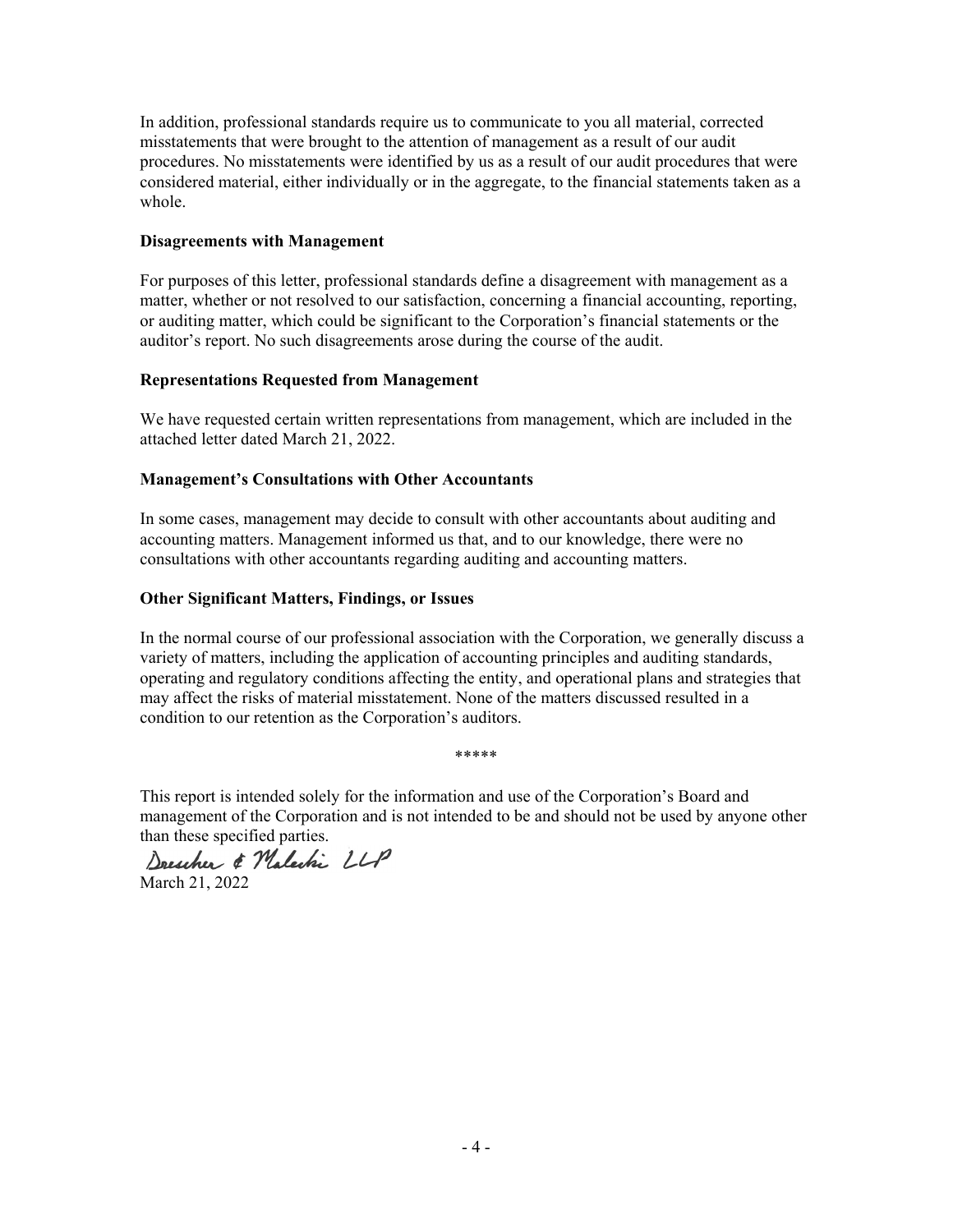# ULSTER TOBACCO ASSET SECURITIZATION CORPORATION

PO Box 1800, 244 Fair Street, Kingston, New York 12402 Telephone (845) 340-3460 Fax (845) 340-3430

Patrick K. Ryan President



**Burton Gulnick, Jr.** Vice President/Treasurer/Secretary

March 21, 2022

Drescher & Malecki LLP 3083 William Street, Suite 5 Buffalo, New York 14227

This representation letter is provided in connection with your audit of the governmental activities and the major fund of the Ulster Tobacco Asset Securitization Corporation (the "Corporation"), a component unit of the County of Ulster, New York, as of December 31, 2021 and for the year then ended, and the related notes to the financial statements, for the purpose of expressing opinions as to whether the basic financial statements present fairly, in all material respects, the financial position and results of operations of the various opinion units of the Corporation in accordance with accounting principles generally accepted for governments in the United States of America ("U.S. GAAP").

Certain representations in this letter are described as being limited to matters that are material. Items are considered material, regardless of size, if they involve an omission or misstatement of accounting information that, in the light of surrounding circumstances, makes it probable that the judgment of a reasonable person relying on the information would be changed or influenced by the omission or misstatement.

We confirm that, to the best of our knowledge and belief, having made such inquiries as we considered necessary for the purpose of appropriately informing ourselves as of March 21, 2022:

## **Financial Statements**

- We have fulfilled our responsibilities, as set out in the terms of the audit engagement letter dated January 24, 2022, for the preparation and fair presentation of the financial statements of the various opinion units referred to above in accordance with U.S. GAAP.
- The financial statements referred to above have been fairly presented in accordance with U.S. GAAP and include all  $\bullet$ properly classified funds, required supplementary information and notes to the basic financial statements.
- We acknowledge our responsibility for the design, implementation, and maintenance of internal control relevant to the preparation and fair presentation of financial statements that are free from material misstatement, whether due to fraud or error.
- We acknowledge our responsibility for the design, implementation, and maintenance of internal control to prevent and detect fraud.
- We have reviewed, approved, and taken responsibility for the financial statements and related notes.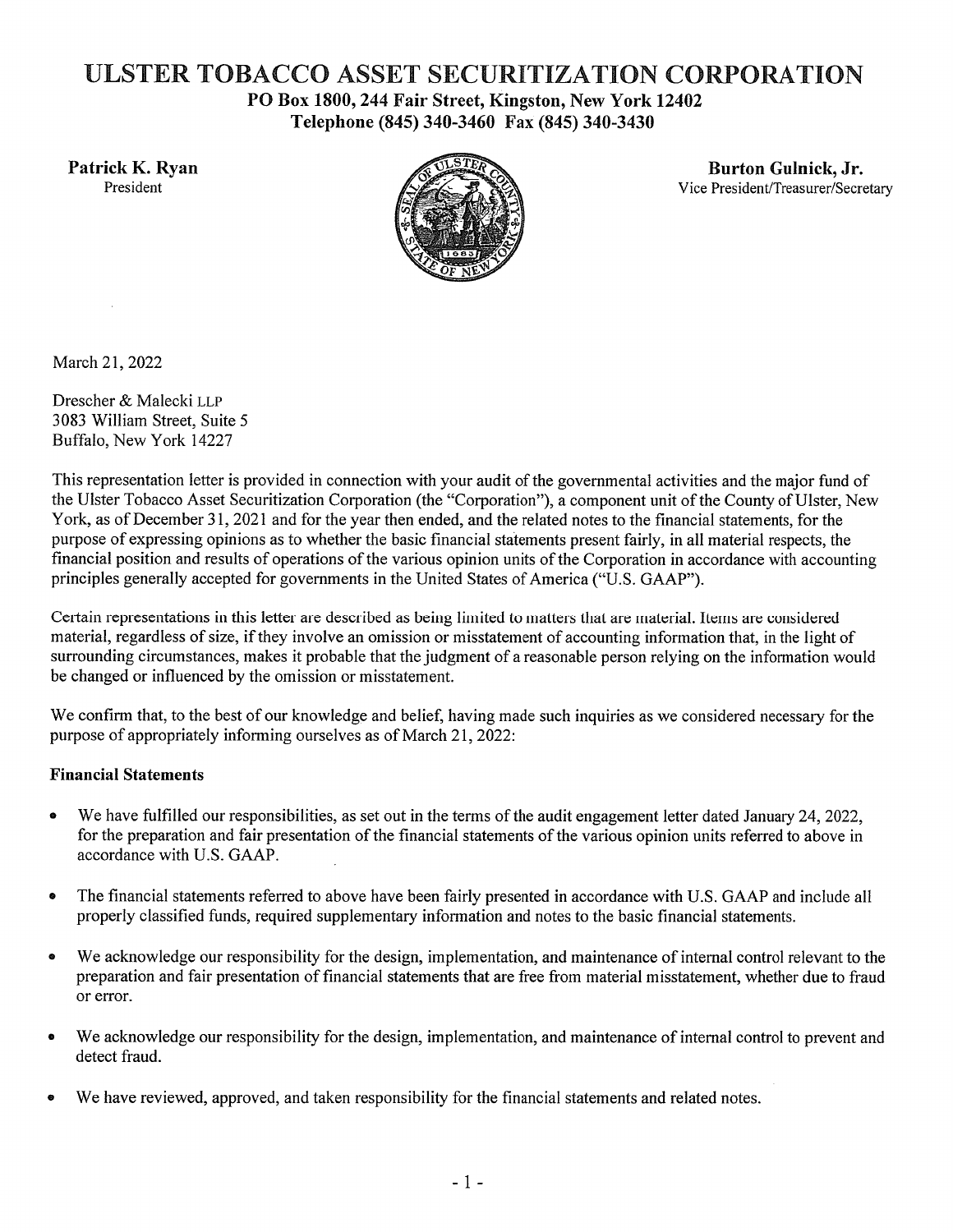- We have a process to track the status of audit findings and recommendations.
- We have identified and communicated to you all previous audits, attestation engagements, and other studies related to  $\bullet$ the audit objectives and whether related recommendations have been implemented.
- Significant assumptions used by us in making accounting estimates, including those measured at fair value, are  $\bullet$ reasonable.
- All related party relationships and transactions have been appropriately accounted for and disclosed in accordance with the requirements of U.S. GAAP.
- All events subsequent to the date of the financial statements and for which U.S. GAAP requires adjustment or  $\bullet$ disclosure have been adjusted or disclosed.
- There are no identified material uncorrected misstatements.  $\bullet$
- The effects of all known actual or possible litigation and claims have been accounted for and disclosed in accordance  $\bullet$ with U.S. GAAP.
- All funds and activities are properly classified.  $\bullet$
- All funds that meet the quantitative criteria in GASB Statement No. 34, Basic Financial Statements—and  $\bullet$ Management's Discussion and Analysis-for State and Local Governments, GASB Statement No. 37, Basic Financial Statements—and Management's Discussion and Analysis—for State and Local Governments: Omnibus as amended, and GASB Statement No. 65, Items Previously Reported as Assets and Liabilities, for presentation as major are identified and presented as such and all other funds that are presented as major are considered important to financial statement users.
- All components of net position, nonspendable fund balance, and restricted, committed, assigned, and unassigned fund  $\bullet$ balance are properly classified and, if applicable, approved.
- Our policy regarding whether to first apply restricted or unrestricted resources when an expense/expenditure is  $\bullet$ incurred for purposes for which both restricted and unrestricted net position/fund balance are available is appropriately disclosed and net position/fund balance is properly recognized under the policy.
- All revenues within the statement of activities have been properly classified as program revenues or general revenues.  $\bullet$
- All expenses have been properly classified in or allocated to functions and programs in the statement of activities, and  $\bullet$ allocations, if any, have been made on a reasonable basis.
- Deposit and investment risks have been properly and fully disclosed.
- All required supplementary information is measured and presented within the prescribed guidelines.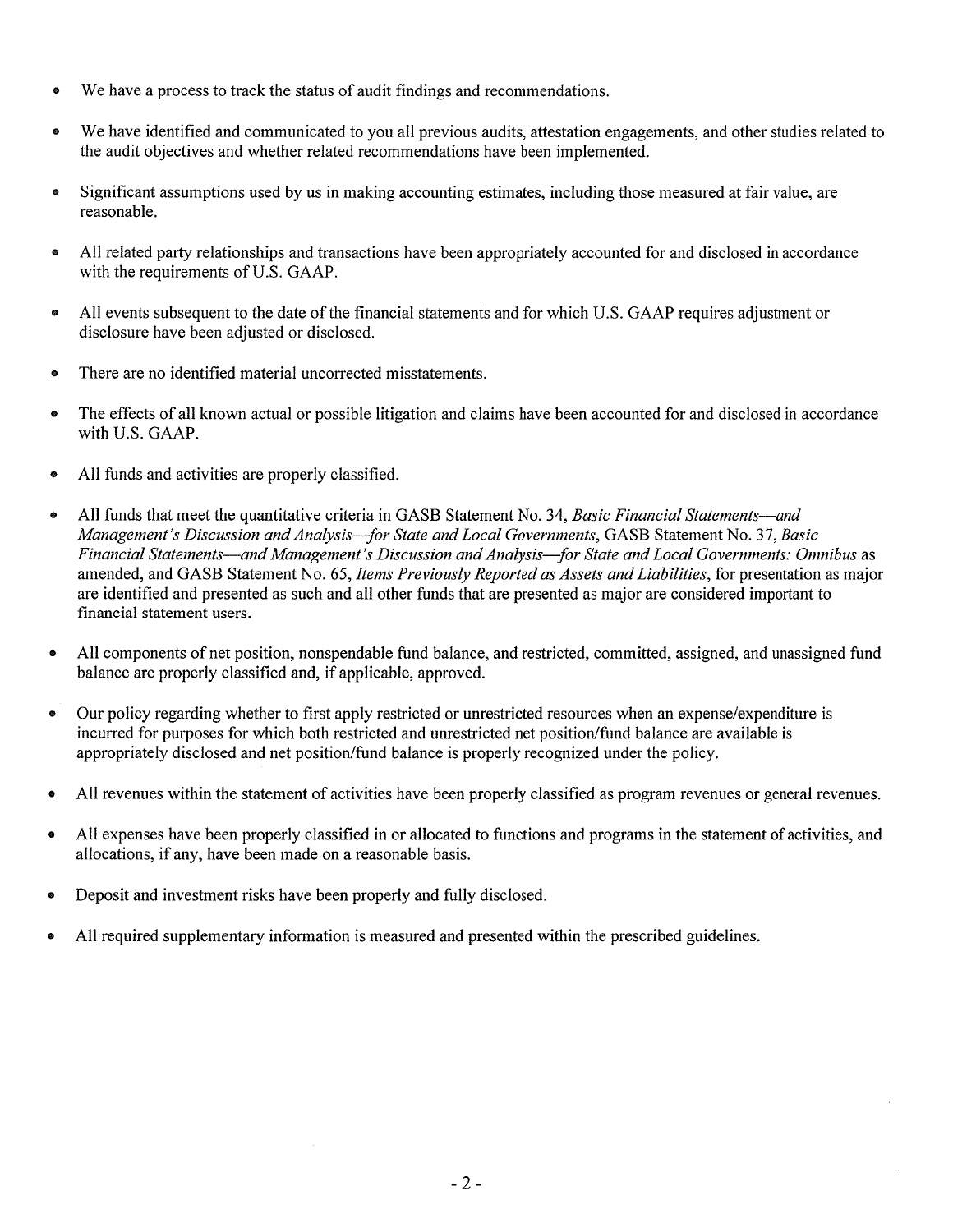## **Information Provided**

- We have provided you with:  $\bullet$ 
	- Access to all information, of which we are aware that is relevant to the preparation and fair presentation of the financial statements of the various opinion units referred to above, such as records, documentation, meeting minutes, and other matters;
	- Additional information that you have requested from us for the purpose of the audit: and  $\bullet$
	- Unrestricted access to persons within the entity from whom you determined it necessary to obtain audit evidence.  $\bullet$
- All transactions have been recorded in the accounting records and are reflected in the financial statements.  $\bullet$
- We have disclosed to you the results of our assessment of the risk that the financial statements may be materially  $\bullet$ misstated as a result of fraud.
- We have provided to you our analysis of the entity's ability to continue as a going concern, including significant  $\bullet$ conditions and events present, and if necessary, our analysis of management's plans, and our ability to achieve those plans.
- We have no knowledge of any fraud or suspected fraud that affects the entity and involves:  $\bullet$ 
	- Management:
	- Employees who have significant roles in internal control; or  $\bullet$
	- Others where the fraud could have a material effect on the financial statements.
- We have no knowledge of any allegations of fraud, or suspected fraud, affecting the entity's financial statements  $\bullet$ communicated by employees, former employees, vendors, regulators, or others.
- We are not aware of any pending or threatened litigation and claims whose effects should be considered when  $\bullet$ preparing the financial statements and we have not consulted legal counsel concerning litigation, claims, or assessments.
- We have disclosed to you the identity of the Corporation's related parties and all the related party relationships and  $\bullet$ transactions of which we are aware.
- $\bullet$ There have been no communications from regulatory agencies concerning noncompliance with or deficiencies in accounting, internal control, or financial reporting practices.
- The Corporation has no plans or intentions that may materially affect the carrying value or classification of assets and  $\bullet$ liabilities.
- We have disclosed to you all guarantees, whether written or oral, under which the Corporation is contingently liable.  $\bullet$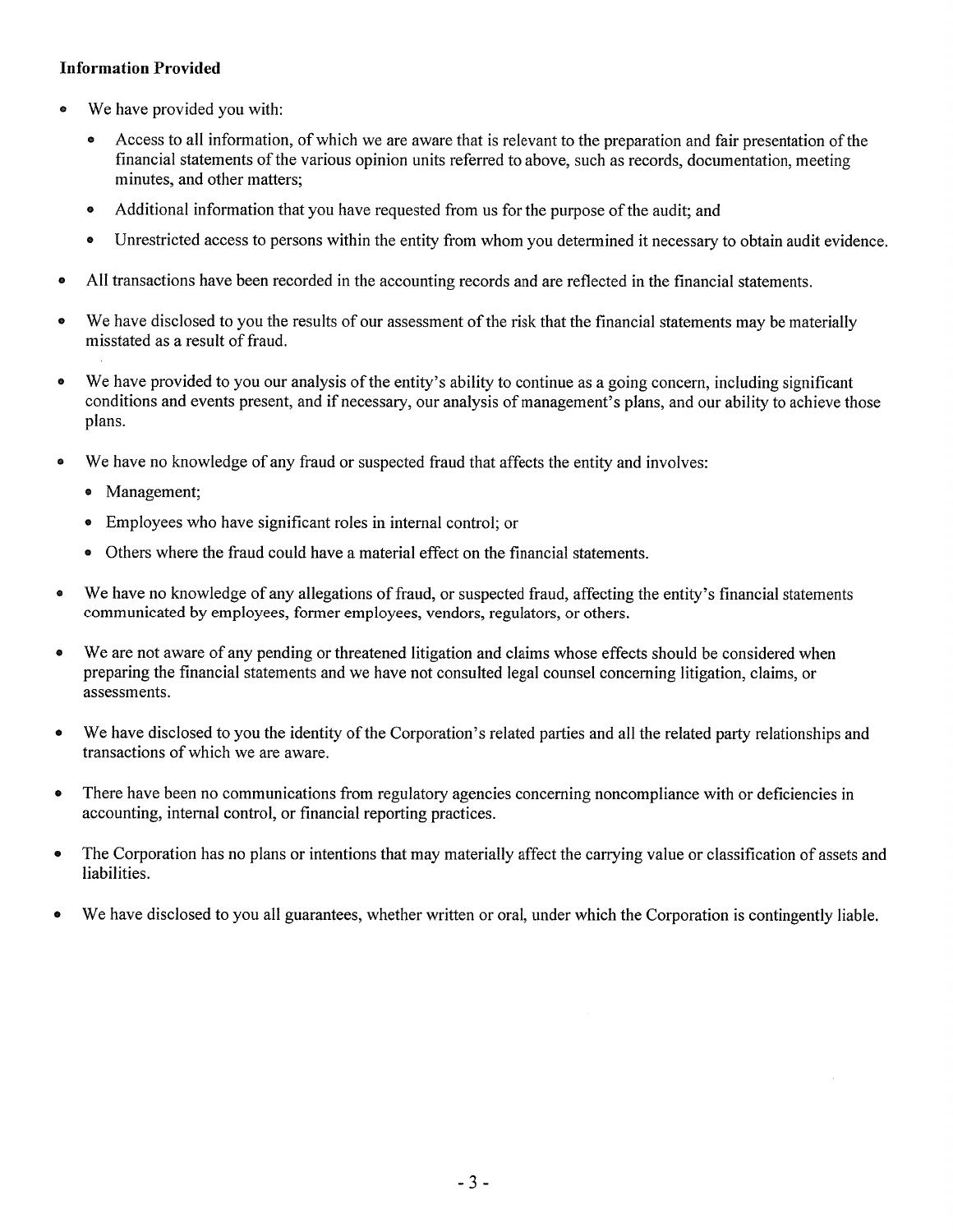- We have disclosed to you all nonexchange financial guarantees, under which we are obligated and have declared  $\bullet$ liabilities and disclosed properly in accordance with GASB Statement No. 70, Accounting and Financial Reporting for Nonexchange Financial Guarantees, for those guarantees where it is more likely than not that the entity will make a payment on any guarantee.
- $\bullet$ For nonexchange financial guarantees where we have declared liabilities, the amount of the liability recognized is the discounted present value of the best estimate of the future outflows expected to be incurred as a result of the guarantee. Where there was no best estimate but a range of estimated future outflows has been established, we have recognized the minimum amount within the range.
- We have disclosed to you all significant estimates and material concentrations known to management that are required  $\bullet$ to be disclosed in accordance with GASB Statement No. 62 ("GASB-62"), Codification of Accounting and Financial Reporting Guidance Contained in Pre-November 30, 1989 FASB and AICPA Pronouncements. Significant estimates are estimates at the balance sheet date that could change materially within the next year. Concentrations refer to volumes of business, revenues, available sources of supply, or markets or geographic areas for which events could occur that would significantly disrupt normal finances within the next year.
- We have identified and disclosed to you the laws, regulations, and provisions of contracts and grant agreements that  $\bullet$ could have a direct and material effect on financial statement amounts, including legal and contractual provisions for reporting specific activities in separate funds.
- There are no:  $\bullet$ 
	- $\bullet$ Violations or possible violations of laws or regulations, or provisions of contracts or grant agreements whose effects should be considered for disclosure in the financial statements or as a basis for recording a loss contingency, including applicable budget laws and regulations.
	- $\bullet$ Unasserted claims or assessments that our lawyer has advised are probable of assertion and must be disclosed in accordance with GASB-62.
	- Other liabilities or gain or loss contingencies that are required to be accrued or disclosed by GASB-62.  $\bullet$
	- Continuing disclosure consent decree agreements or filings with the Securities and Exchange Commission and we  $\bullet$ have filed updates on a timely basis in accordance with the agreements (Rule 240,15(2-12)).
- The Corporation has satisfactory title to all owned assets, and there are no liens or encumbrances on such assets, nor has any asset been pledged as collateral.
- We have complied with all aspects of contractual agreements that would have a material effect on the financial  $\bullet$ statements in the event of noncompliance.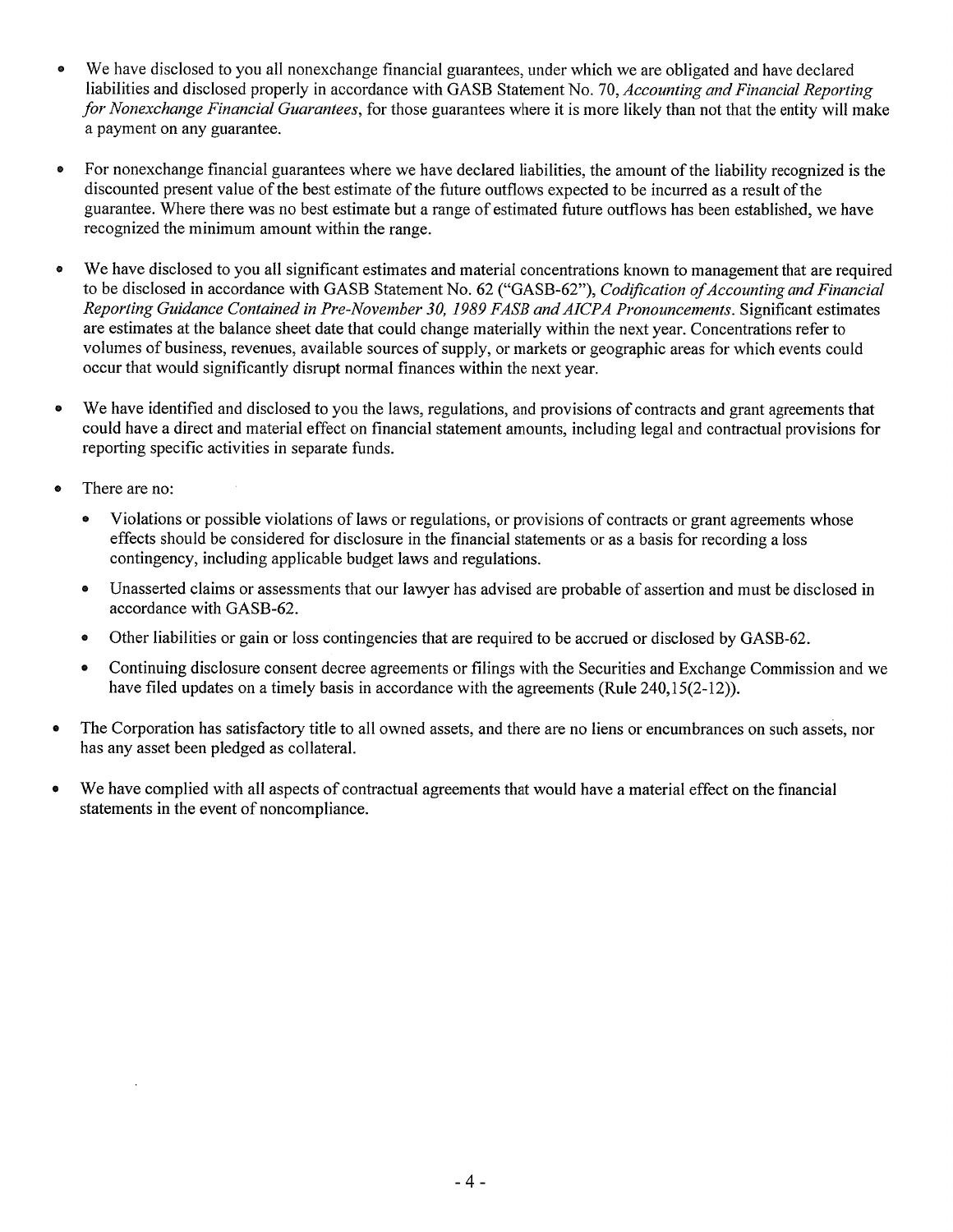## **Required Supplementary Information**

With respect to the required supplementary information accompanying the financial statements including Management's Discussion and Analysis:

- $\bullet$ We acknowledge our responsibility for the presentation of the required supplementary information in accordance with U.S. GAAP.
- We believe the required supplementary information, including its form and content, is measured and fairly  $\bullet$ presented in accordance with U.S. GAAP.
- The methods of measurement or presentation have not changed from those used in the prior period and the basis  $\bullet$ for our assumptions and interpretations, underlying those measurements or presentations, are reasonable and appropriate in the circumstances.

## **Other Specific Representations**

- We have not completed the process of evaluating the impact that will result from adopting GASB Statements No. 87,  $\bullet$ Leases; effective for the year ending December 31, 2022, and No. 94, Public-Private and Public-Public Partnerships and Availability Payment Arrangements and No. 96, Subscription-Based Information Technology Arrangements, effective for the year ending December 31, 2023. ETASC is, therefore, unable to disclose the impact that adopting GASB Statements No. 87, 94, and 96 will have on its financial position and results of operations when such statements are adopted.
- The Corporation has elected to report one governmental fund, the Debt Service Fund, to account for the accumulation of resources that are restricted for the payment of principal and interest on long-term obligations of governmental funds and the administration of such resources.
- The Corporation reports restricted and assigned fund balances. The Corporation has restricted balances of \$2,355,822  $\bullet$ within its governmental fund for the year ended December 31, 2021. Amounts of fund balance reported as restricted represent the Corporation's funds that are to be spent only for the specific purposes stipulated by constitution, external resource providers, or through enabling legislation.
- Management has disclosed whether, subsequent to December 31, 2021, any changes in internal control or other factors that might significantly affect internal control, including any corrective action taken by management with regard to significant deficiencies or material weaknesses have occurred.
- In preparing the financial statements in conformity with accounting principles generally accepted in the United States of America, management uses estimates. We are responsible for making the accounting estimates. The Corporation has disclosed in the financial statements all estimates where it is reasonably possible that the estimate will change in the near term and the effect of the change could be material to the financial statements.